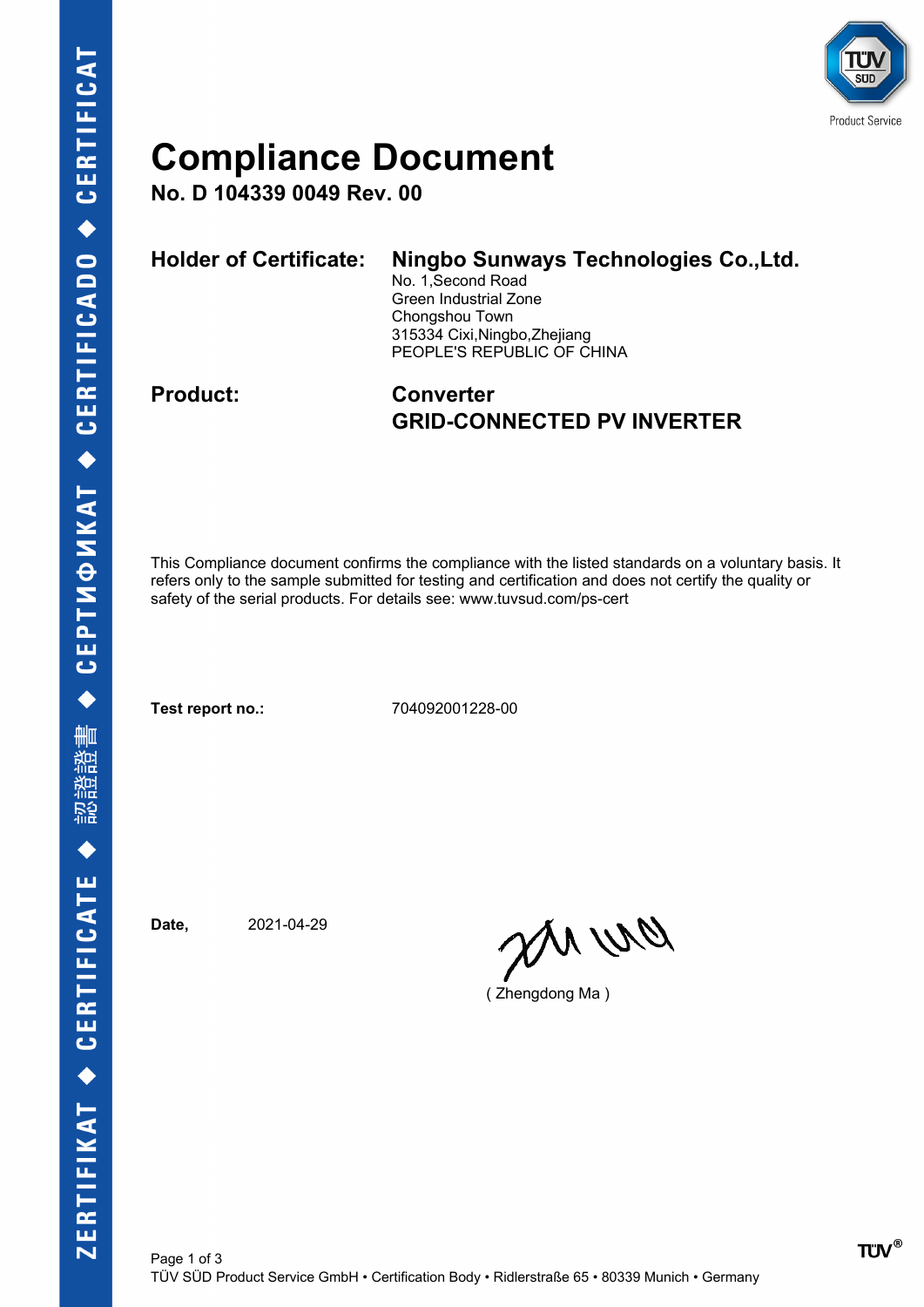

## **Compliance Document**

**No. D 104339 0049 Rev. 00**

#### **Model(s): STT-80KTL, STT-100KTL, STT-110KTL, STT-100KTL-HV, STT-125KTL-HV.**

### **Parameters:**

| Model Name                         | STT-80KTL                        | STT-100KTL          | STT-110KTL          |  |
|------------------------------------|----------------------------------|---------------------|---------------------|--|
| PV Input Ratings                   |                                  |                     |                     |  |
| D.C. Max. Input Voltage            | 1100Vd.c.                        | 1100Vd.c.           | 1100Vd.c.           |  |
| D.C. MPPT Voltage Range            | 200-950Vd.c.                     | 200-950Vd.c.        | 200-950Vd.c.        |  |
| D.C. Max. Input Current            | 8 x 26A                          | 10 x 26A            | 10 x 26A            |  |
| <b>Isc PV</b>                      | 8 x 40A                          | 10 x 40A            | 10 x 40A            |  |
| <b>AC Output Ratings</b>           |                                  |                     |                     |  |
| A.C. Output Rated Voltage          | 3/N/PE~<br>380/400V              | 3/N/PE~<br>380/400V | 3/N/PE~<br>380/400V |  |
| A.C. Output Rated Frequency        | 50/60Hz                          | 50/60Hz             | 50/60Hz             |  |
| A.C. Output Rated Power            | 80000W                           | 100000W             | 110000W             |  |
| A.C. Output Rated Apparent Power   | 80000VA                          | 100000VA            | 110000VA            |  |
| A.C. Output Max. Apparent Power    | 88000VA                          | 110000VA            | 121000VA            |  |
| A.C. Output Rated Current          | 115.5A                           | 144.3A              | 158.8               |  |
| A.C. Output Max. Current           | 127A                             | 158.8A              | 174.8A              |  |
| Power Factor                       | 0.8 leading0.8 lagging           |                     |                     |  |
| <b>General Information</b>         |                                  |                     |                     |  |
| <b>Protection Class</b>            |                                  |                     |                     |  |
| Ingress Protection                 | IP <sub>65</sub>                 |                     |                     |  |
| <b>Overvoltage Category</b>        | II(PV), III(MAINS)               |                     |                     |  |
| <b>Operating Temperature Range</b> | $-30^{\circ}$ C $ +60^{\circ}$ C |                     |                     |  |
| <b>Operating Altitude</b>          | 3000m                            |                     |                     |  |
| <b>Inverter Topology</b>           | Non-isolated                     |                     |                     |  |